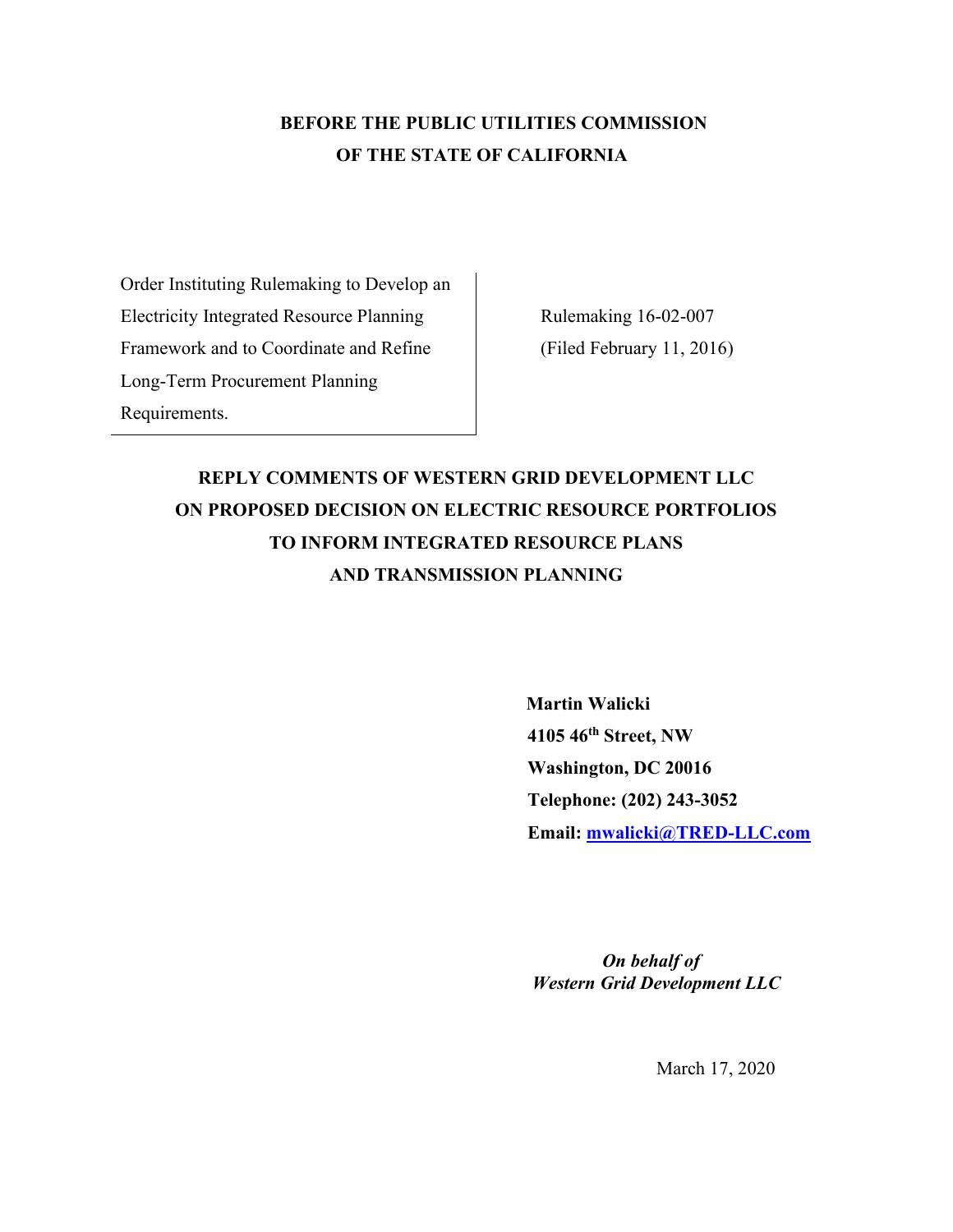#### **BEFORE THE PUBLIC UTILITIES COMMISSION OF THE STATE OF CALIFORNIA**

Order Instituting Rulemaking to Develop an Electricity Integrated Resource Planning Framework and to Coordinate and Refine Long-Term Procurement Planning Requirements.

Rulemaking 16-02-007 (Filed February 11, 2016)

### **REPLY COMMENTS Of WESTERN GRID DEVELOPMENT LLC ON PROPOSED DECISION OF ALJ FITCH (MAILED 2/21/2020)**

Western Grid Development LLC (Western Grid) hereby submits comments in reply to the initial comments of other parties filed on March 12, 2020, in the above-caption proceeding regarding Administrative Law Judge Julie Fitch's February 21, 2020 Proposed Decision ("Proposed Decision") with respect to electric resource portfolios that will inform integrated resource plans and transmission planning. The following reply comments address a single issue; i.e., the need for policy guidance from the Commission requested by California Independent System Operator ("CAISO"). As CAISO makes clear in its opening comments, Commission policy guidance is needed for the CAISO to properly consider transmission alternatives to existing gas plants, including Western Grid's PTE Project.<sup>1</sup> Absent this policy

<sup>&</sup>lt;sup>1</sup> Western Grid has proposed the Pacific Transmission Expansion Project ("PTE" or "PTEP") which is a 2,000 MW controllable HVDC subsea transmission cable that the CAISO has found will allow **existing supply available to the Diablo Canyon 500 kV switchyard or new sources of offshore wind** to be delivered to the West LA Basin and to reduce local capacity requirements in the West LA Basin thereby allowing 1,993 MWs of gas plant generating capacity to close. PTE is described in Section 4.8.2 of the CAISO's draft Transmission Report issued January 31, 2020 ("Draft Report"). [http://www.caiso.com/Documents/Draft\\_2019-2020TransmissionPlan-January312020.pdf](http://www.caiso.com/Documents/Draft_2019-2020TransmissionPlan-January312020.pdf)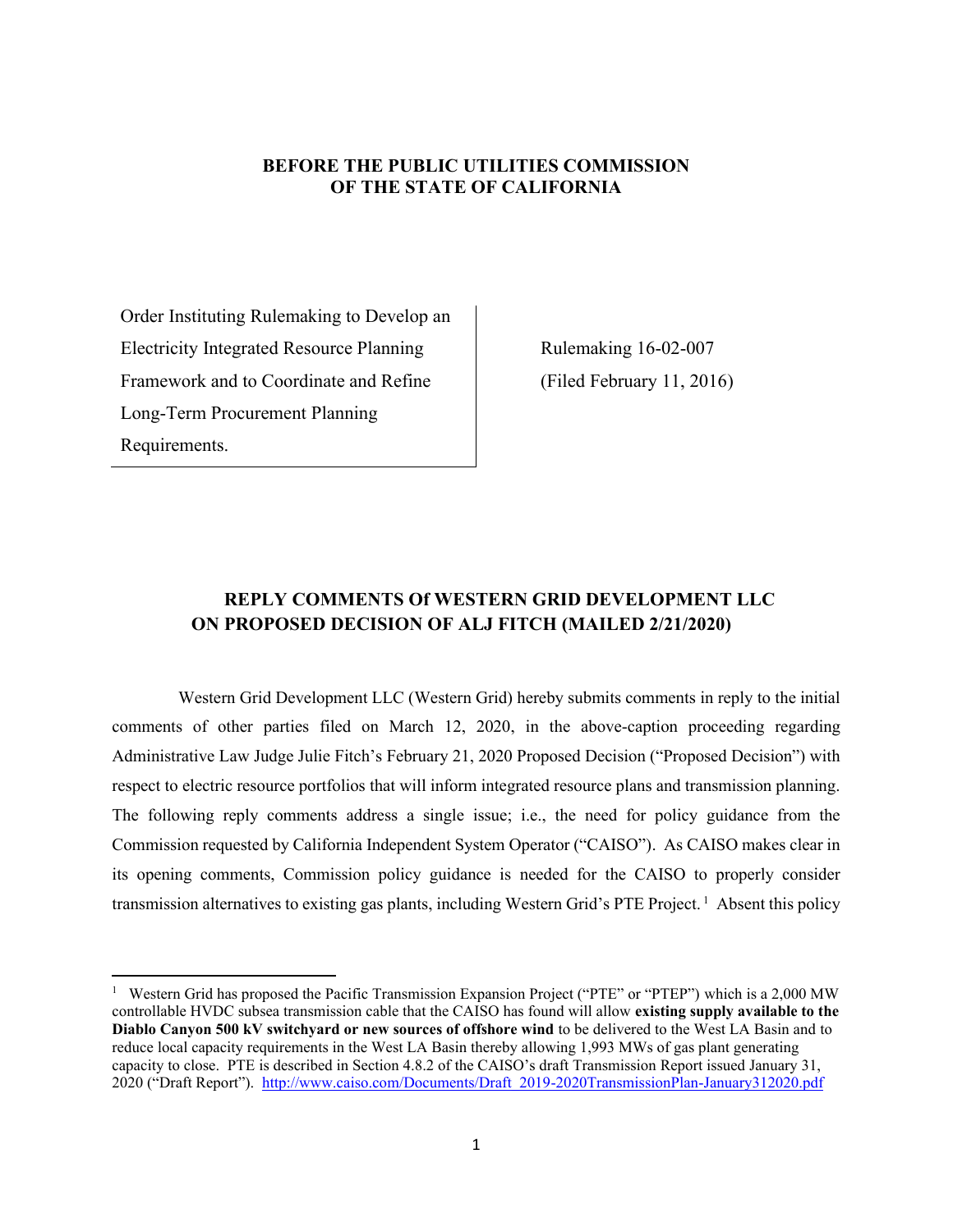guidance, the public policy requirements of the state legislature reflected in SB 100 will be unnecessarily thwarted and delayed.

These Reply Comments will refer to the March 12, 2020 Initial Comments of the CAISO, the California Wind Energy Association ("CalWEA"), California Environmental Justice Alliance and Sierra Club ("CEJA/SC"), and the Center for Energy Efficiency and Renewable Technologies ("CEERT").

In our Initial Comments, Western Grid pointed out that although the CAISO found that the PTEP could reduce local capacity requirements (LCRs") in the West LA Basin, it also found that there was no state public policy calling for a reduction in LCR's or the resulting ability to close gas-fired generation.<sup>2</sup> Therefore, CAISO applied its "economic" test but found little economic value to replacing the gas plants because the CPUC included virtually all of the gas plants in the Reference System Portfolio through the end of the planning cycle, i.e., 2030.<sup>3</sup> As a result, the CAISO is under the impression it must assume there is a need for the gas-fired generation unless and until it gets the policy guidance from the Commission necessary to plan for the retirement of gas-fired plants—even to the extent of *looking* at practical transmission alternatives. However, the CAISO did state that its decision would need to be revisited once it received "actionable" guidance from the Commission.<sup>4</sup>

In its opening comments, Western Grid requested that the Commission provide the policy guidance necessary for the CAISO to plan for transmission that can reduce LCRs and therefore allow for the closure of gas-fired plants starting with the gas plants in disadvantaged communities like those in West LA. Western Grid requested specific findings by the Commission in its ruling on the Proposed Decision<sup>5</sup> including that SB 100 creates a State Public Policy requirement to take all reasonable steps to achieve a zero-carbon resource portfolio by 2045, including, reducing LCRs to allow for the closure of gas-fired generation. As CalWEA recommends, the Commission should commit to evaluating in the procurement track of this proceeding, transmission options for retiring gas plants in West Los Angeles ("W. LA").<sup>6</sup> In this regard, Western Grid requested that:

> *In the procurement track of this proceeding*, the Commission should review the transmission alternatives studied by the CAISO in its 2018-19 and 2019-20 Transmission Plans that would eliminate or materially reduce local capacity requirements in the Los Angeles Basin and

<sup>&</sup>lt;sup>2</sup> Western Grid's initial comments on the Proposed Decision filed in this docket on March 12, 2020 ("Western Grid Initial Comments") at 3.

<sup>3</sup> *Id*.

<sup>4</sup> *Id*. at 6.

<sup>5</sup> *Id.* at pages 14-15.

<sup>6</sup> *See* CalWEA initial comments at 2.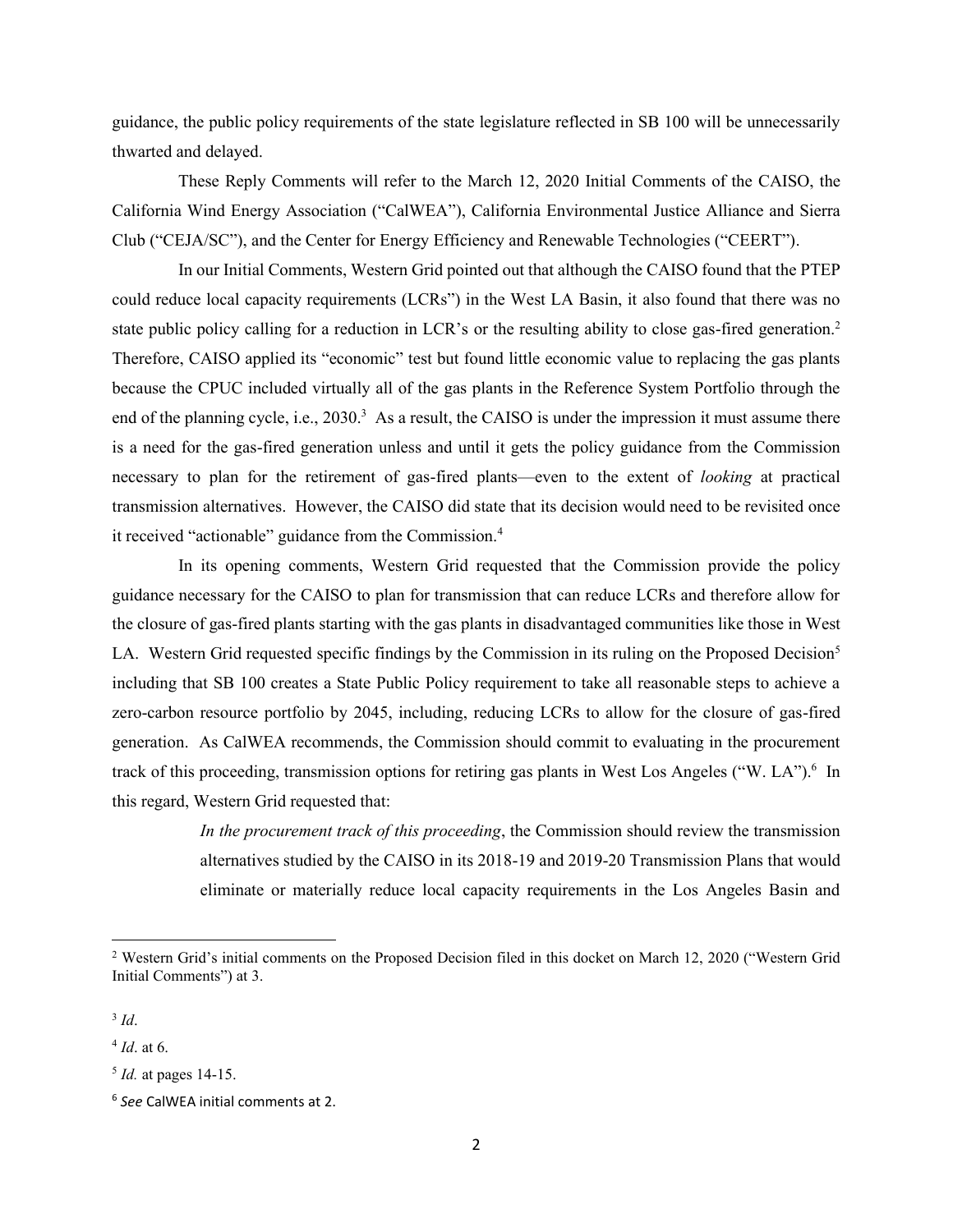determine whether the proposed LCR reductions and associated gas plant closures would be consistent with SB 100 state public policy goals and, therefore, should be evaluated by the CAISO for inclusion in its 2020-2021 Transmission Plan notwithstanding the inclusion of the gas fired generation in the RSP.<sup>7</sup>

The CAISO's Initial Comments again confirm the need for this policy guidance. CAISO requests that the Commission:<sup>8</sup>

> Set clear direction on how and when to reduce reliance on the existing gas fired generation fleet so that stakeholders can consider and implement concreate plans to ensure system and local area reliability.

Indeed, the CAISO points out the time-sensitive need for this guidance because: "[a]lthough transmission solutions can increase the transfer capability into local areas and the CAISO remains supportive of considering transmission solutions, such upgrades face numerous permitting, siting, and construction challenges." *Id.* at 6 CAISO goes on to state that:

> Therefore, transmission planning for transmission-dependent projects should *start as soon as possible. If the Commission sets the policy direction and intent, the CAISO can provide feedback on the technical feasibility of transmission-dependent policies" Id.at 7 (emphasis added)*

Western Grid agrees with and supports the CAISO's request. Moreover, we also agree with the CAISO's statement that: "[d]uring the transition to a cleaner grid, the State *may* need to retain portions of the gas-fired fleet to provide both energy and reliability services." *Id*.at 7*.* As CAISO points out, "the Commission should set policy direction for an orderly reduction in the existing gas-fired generation fleet considering CAISO reliability analyses for local capacity areas in the CAISO's footprint." *Id.* at 6.

 There are approximately 25,000-28,000 MWs of gas-fired generating plants state-wide. There is simply no way that all of this gas-fired generation can be replaced quickly. This is particularly true because any selection of alternative solutions must provide the same or greater degree of grid operating flexibility and support. Although HVDC transmission solutions like PTEP (with converters stations) can easily make this demonstration, they involve long-lead times requiring timely review in the CAISO transmission planning process ("TPP"). Thus, the Commission must come up with a process for dealing with gas plant retirements over the next 25 years, and, as the CAISO points out, it must start as soon as possible. Further, SB 100 makes clear that the legislature's public policy goals include the use of clean

<sup>7</sup> *Id. Emphasis added*. See also, Initial Comments CalWEA on the Proposed Decision filed March 12, 2020, that make a similar request. CalWEA Initial Comments at 13.

<sup>8</sup> CAISO's Initial Comments on the Proposed Decision filed in this docket on March 12, 2020 ("Western Grid Initial Comments") at 6.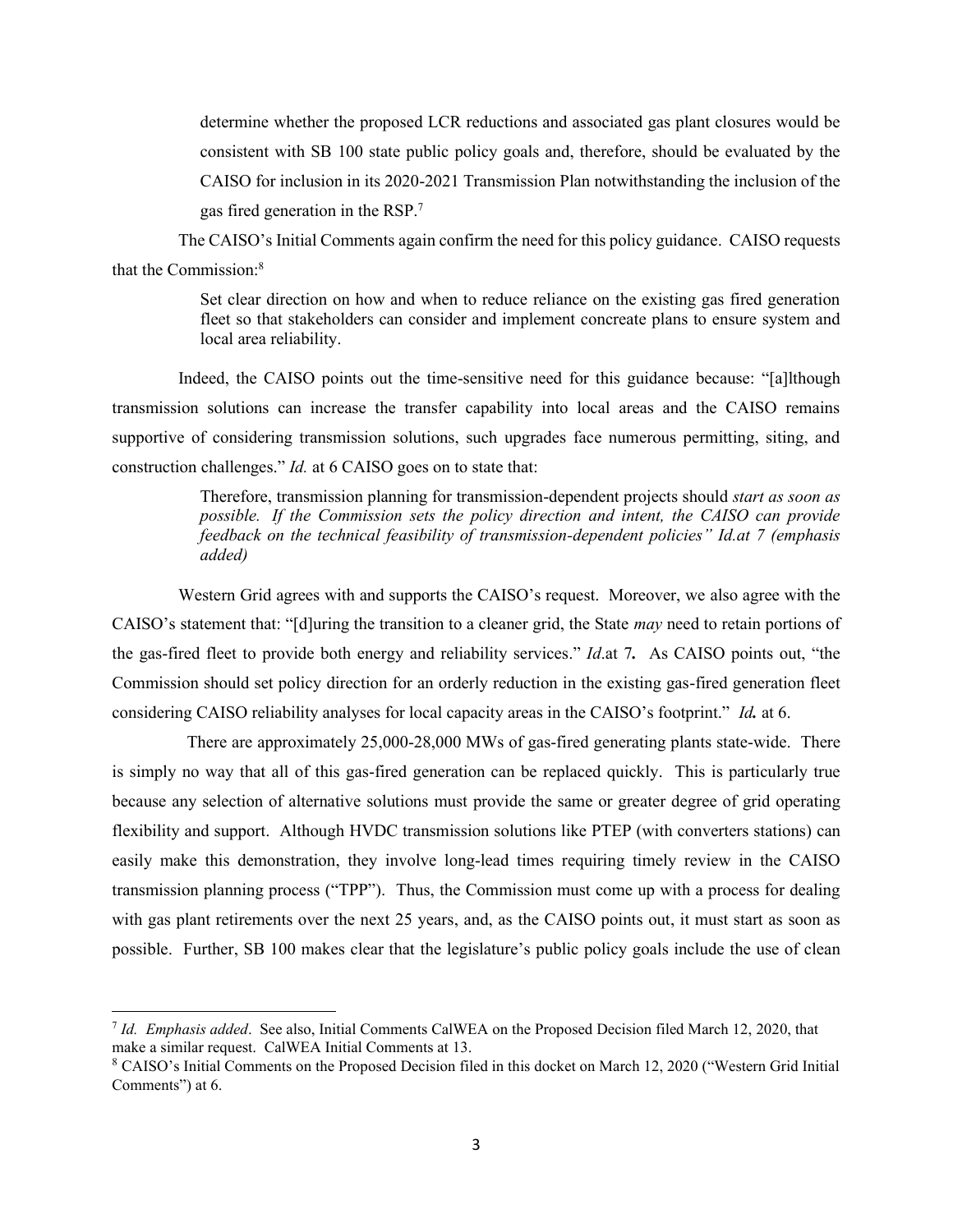renewable energy to improve air quality "particularly in disadvantaged communities."<sup>9</sup> Accordingly, the Commission should prioritize its efforts to allow for gas plant retirements in all such disadvantaged communities like those in the West Los Angeles ("LA") area.

In this regard, Western Grid agrees with and supports CalWEA's request that:

…the Commission should state that, notwithstanding the inclusion of the gas plants in the RSP through 2030, the CAISO should plan for, *as a public policy need*, the retirement of gas plants in disadvantaged neighborhoods in the LA Basin LCR area by 2030. In later plans, the Commission should continue to establish timelines for further gas-plant retirements. *Id*. at 2 (emphasis added).

Indeed, CEJA/SC correctly points out that "[t]he PD's assumption that fossil fuel plants will not retire is inconsistent with state law and policy… and should be revised as the Commission determines the targeted clean energy procurement needed to retire polluting generation as soon as possible."<sup>10</sup> CEERT correctly adds that "the restrictive generation assumptions for transmission planning ensure that transmission projects needed to bring offshore wind to serve California (i.e., the underwater DC line from Diablo Canyon to the West Side of LA) will not be studied during the next transmission planning cycle, even though the proposed project would directly reduce the need to burn gas in the LA basin for reliability."<sup>11</sup>

CalWEA's recommendation noted above is consistent with CAISO's view that planning for transmission-dependent alternatives to gas plants must start as soon as possible, recognizing the need to prioritize gas plant retirements in disadvantaged neighborhoods, and the obvious need to ensure that system reliability and flexibility are protected and enhanced. In addition to reviewing the ability of projects like PTEP to reduce LCRs in West LA and allow for the closure of gas plants, the CAISO in its pending 2019- 2020 TPP provided the results of an in-depth study for reducing LCRs state-wide.<sup>12</sup> Certainly the work already performed by the CAISO prepares it to be able to quickly inform the Commission on an orderly phase-out of the need for gas plants. Indeed, as mentioned above, the CAISO Initial Comments make clear that:

> *If the Commission sets the policy direction and intent, the CAISO can provide feedback on the technical feasibility of transmission-dependent policies" Id.*at *7*

 $9$  See, Section 399.11(e) (1) of the Public Utilities Code, amended by Section 2 of SB 100.

<sup>10</sup> CDJA/SC Initial Comments at 6.

<sup>&</sup>lt;sup>11</sup> CEERT Initial Comments at 7.

<sup>&</sup>lt;sup>12</sup> See January 31, 2020, Draft Transmission Report in 2019-2020 TPP; Page 264 Section 4.9 Local Capacity Requirement Reduction Benefit Evaluation Study**.** [http://www.caiso.com/Documents/Draft\\_2019-](http://www.caiso.com/Documents/Draft_2019-2020TransmissionPlan-January312020.pdf) [2020TransmissionPlan-January312020.pdf](http://www.caiso.com/Documents/Draft_2019-2020TransmissionPlan-January312020.pdf)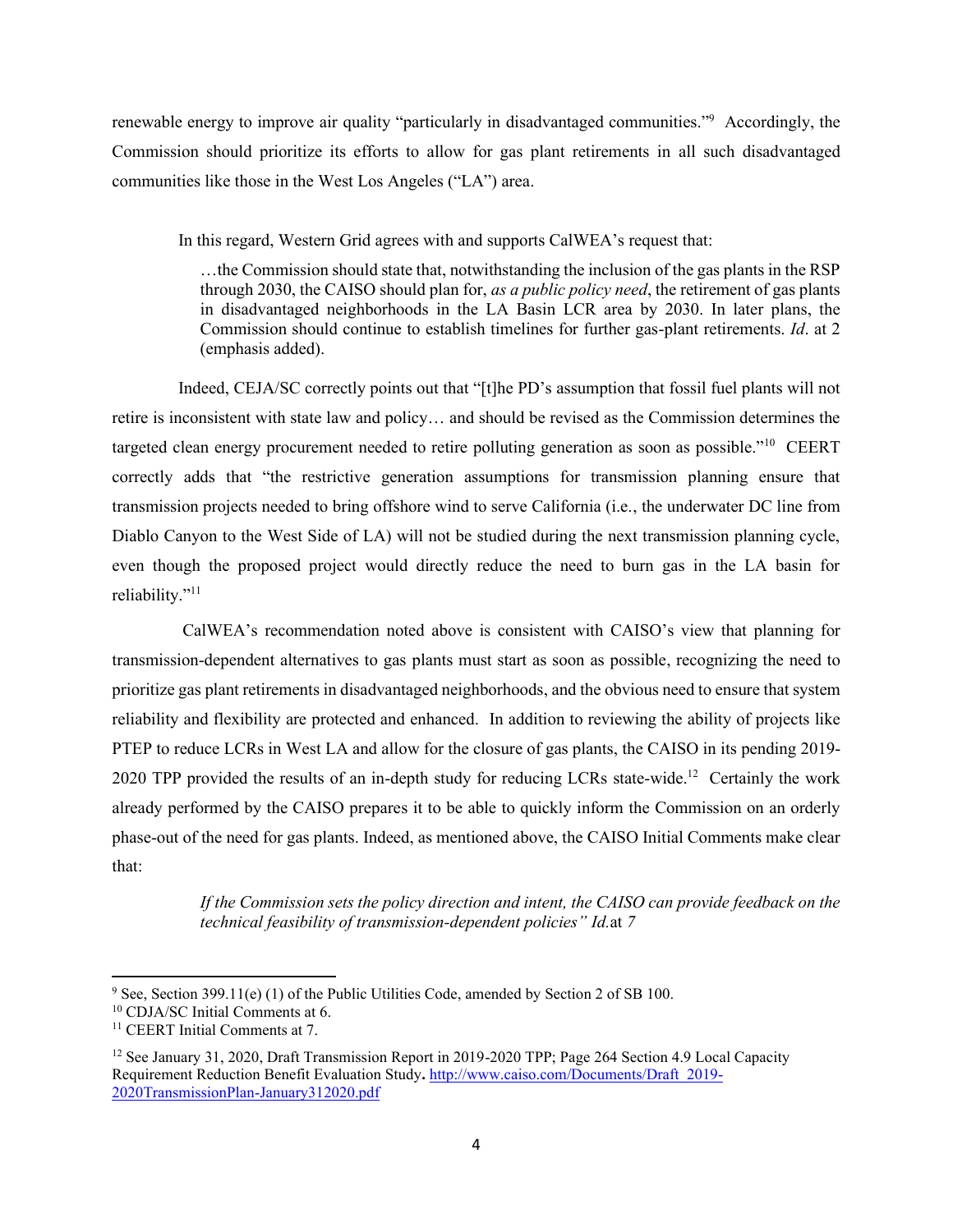Accordingly, the procurement track of this docket provides the necessary forum to resolve any Commission concerns and allow for the policy guidance CAISO has requested in order to reconsider transmission alternatives like PTEP *this year* in the CAISO 2020-2021 TPP. Even if PTEP is approved in the 2020-2021 TPP, it won't go into service for 7-8 years. Thus, the relief requested herein is a necessary stop for the Commission to begin to implement this aspect of SB 100 and bring relief to the citizens of West LA.

Finally, Western Grid requests that, in the Procurement phase of this docket, the Commission consider as part of its public policy determination, the many other benefits that PTEP provides including: its ability, as a subsea line delivering to West LA from the west, to mitigate potential service interruptions if supplies are cut off from the east as they were last year due to wild fires; the congestion relief it provides on the existing Path 26 corridor; the ratepayer savings resulting from PTEP's cost being dramatically less than the prices being currently paid to gas plants in West LA for LCR capacity; and the increased operating flexibility and grid support that PTEP provides over that provided by the existing gas plants.

Western Grid appreciates the opportunity to file these Reply Comments and stands ready to assist the Commission in meeting the challenge of implementing the SB 100 public policy goals that we strongly support.

**Respectfully submitted** /s/ Martin Walicki **Martin Walicki March 17, 2020** 4105 46<sup>th</sup> Street, NW  **Washington, DC 20016 Telephone: (202 )243-3052 Email: mwalicki@TRED-LLC.com**   *On behalf of Western Grid Development LLC*